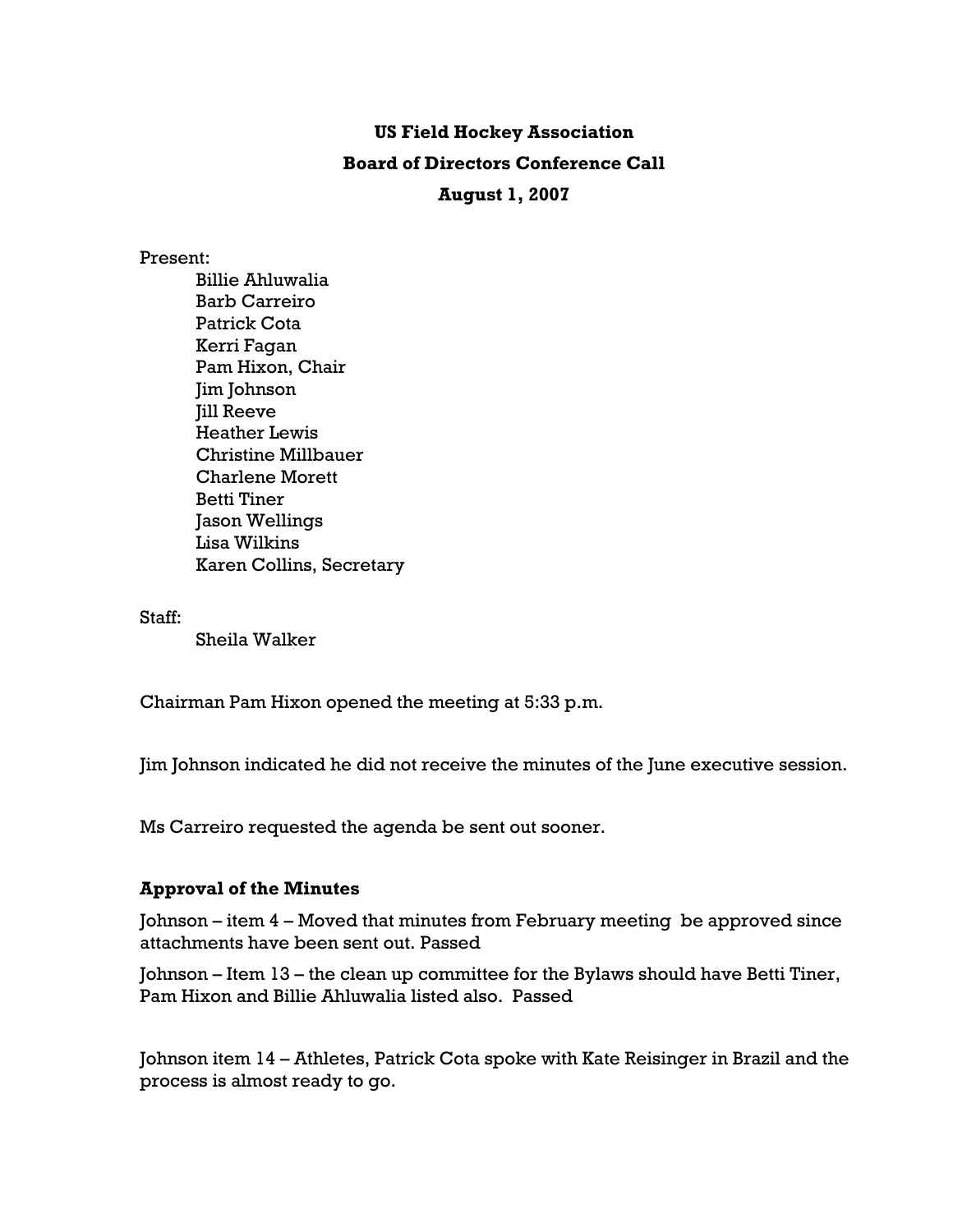Johnson Item 14 – d. Send an email by Monday. Check with Susan

Johnson moved to approved the June minutes with the corrections - Passed

## **Appointments to PAHF**

- − Nigel Traverso to Events
- − Christine Millbauer to Marketing
- − Gus Soteriades to Umpiring
- − Aaron Sher re elected to the Board of Directors
- − Pam Hixon and Roque Viegas remain on Events Committee
- − Bev Johnson and Laura Darling remain on the development and coaching Council

## Update on National Teams and Pan American Games

Teams were disappointed and di Women are in the Olympic Qualifier – Don't know seeding or location yet.

Men played very well to tie against Canada. Finished with resounding win against Brazil. Turning point was crossover against Cuba. Pan Am Cup of 2009 next "must attend" tournament.

## Move to Virginia Beach.

Has been discussed with the players and likely to be solidified soon. Have spoken to the City of V Beach and indicated our development programs

## Elections

Votes due By 5:00 pm MDT August 2, 2007 (email sent 7/27/2007).

Motion by Johnson to elect 1 member to the Board untill 12/31 2008. Passed

Motion by Lewis – size of the Ethics Commiittee by 5. Passed.

Proposal to the Foundation to fund a feasibility study – Chrissy will tak to Lori. Will have something by the end of the month.

#### New Business

Put the diswtnction between the fund raising by staff and the fund raising by the foundation on the agenda for Nov

## Next Meeting